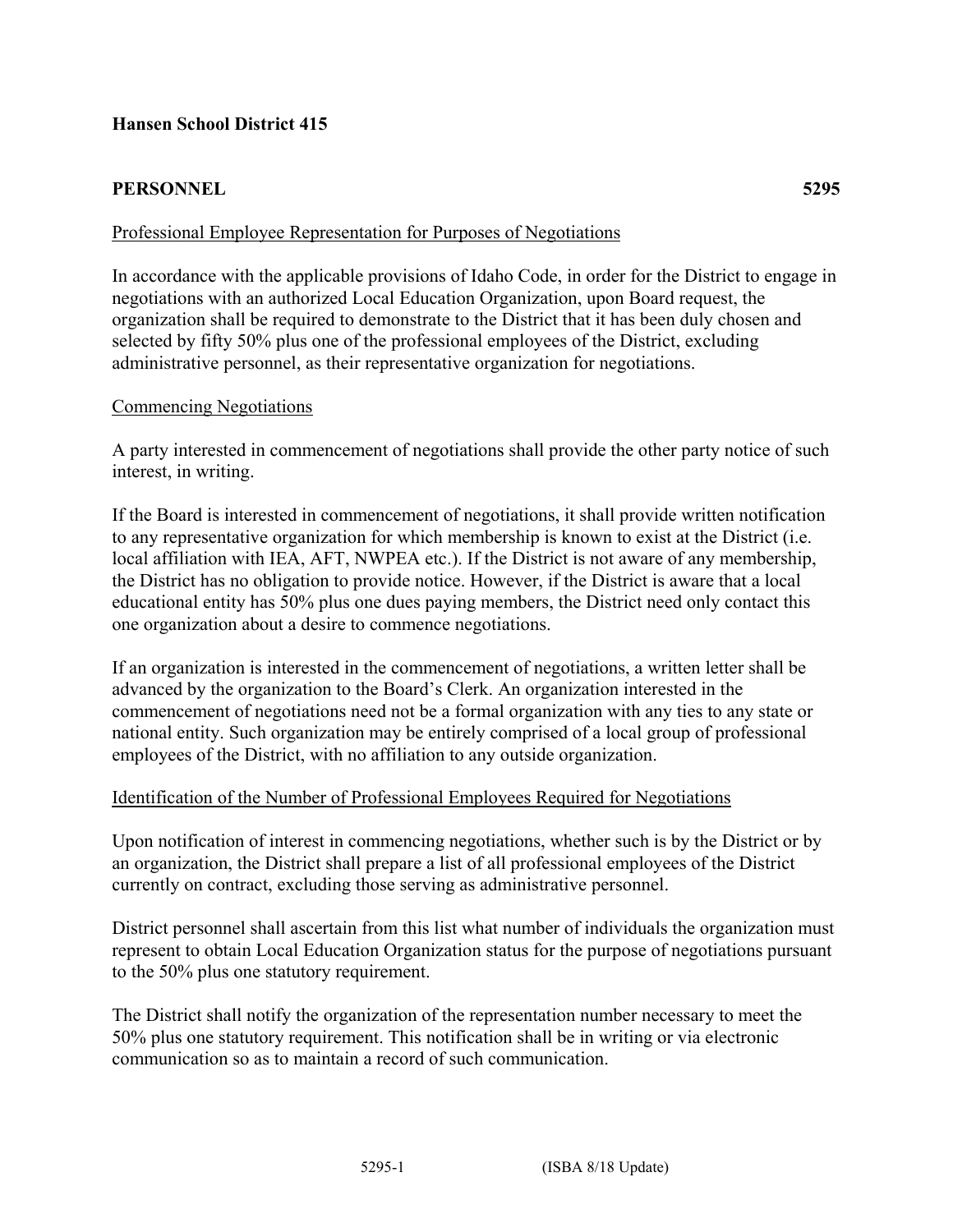If an employee is a partial administrative FTE and a partial teaching FTE, and is counted as such on the District's State reporting, the District may include the partial teaching FTE, only to the extent of the percentage of the partial teaching FTE, in the listing and calculation for representative status.

If any question arises as to the number of professional employees required to reach the 50% plus one representative status, a meeting shall be held between a District representative(s) and representation of the organization to review the manner in which the figure was reached.

### Obtaining Authorizations and Representative Status

The organization's process for obtaining authorization for representative status for the purposes of negotiations must include the following:

- 1. Representation authority for the purpose of negotiations must be documented in writing.
- 2. Representation authority for the purpose of negotiations must be associated with the current or immediate previous school year in question even if such is contended to be continuing or rolling. The current or immediate previous school year's representation authority status shall be noted on the written authorization from the professional employee.
- 3. For representation status for the purpose of negotiations, the subject employee need not be a member, dues paying or otherwise, of any official labor organization, association or union.

Both parties shall keep in mind a number of additional considerations from the Code of Ethics for Idaho Professional Educators and the Idaho Right to Work Laws which indicate:

- 1. Unethical conduct includes willfully interfering with the free participation of colleagues in professional associations.
- 2. The right to work shall not be subject to undue restraint or coercion.
- 3. The right to work shall not be infringed or restricted in any way based on membership, affiliation, or financial support of a labor organization or the refusal of the same.
- 4. No person shall be required, as a condition of employment or continuation of employment:
	- A. To resign or refrain from voluntary membership in, voluntary affiliation with, or voluntary financial support of a labor organization, or
	- B. To become or remain a member of a labor organization, or
	- C. To pay any dues, fees, assessments, or other charges of any kind or amount to a labor organization, or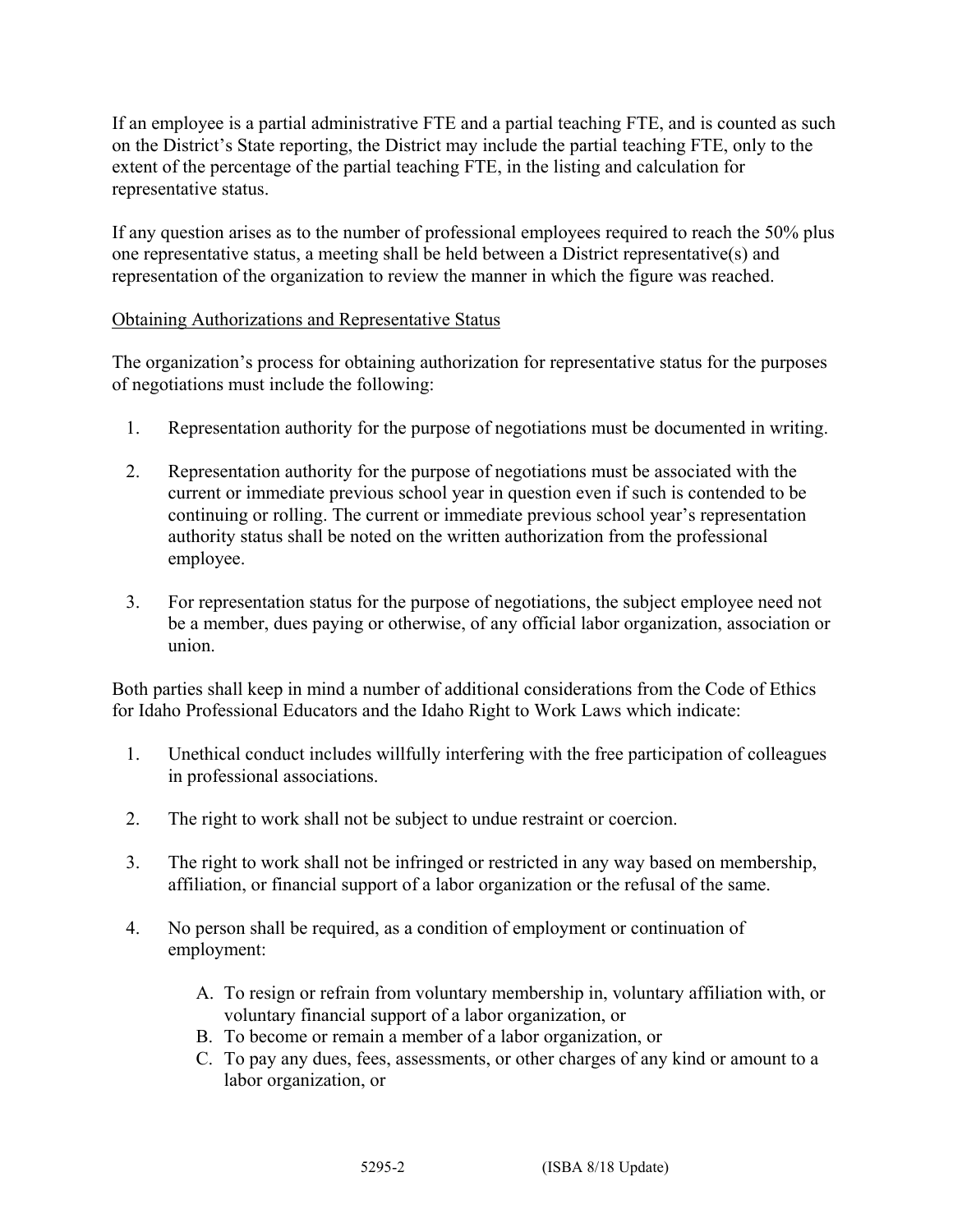- D. To pay to any charity or other third party, in lieu of such payments, any amount equivalent to or a pro-rata portion of dues, fees, assessments, or other charges regularly required of members of a labor organization, or
- E. To be recommended, approved, referred, or cleared by or through a labor organization.
- 5. It is unlawful to deduct from the compensation of any employee any fees, assessments, or other charges paid over to a labor organization, unless the employee has first provided the District with a signed written authorization. The employee may revoke the authorization for withholding at any time by giving written notice of such revocation to the District.
- 6. It is unlawful for any person, by any threatened or actual intimidation or by any damage or threatened damage to the property of an employee/prospective employee or the family of an employee/prospective employee, to compel or attempt to compel an employee to join, affiliate, or financially support a labor organization or to refrain from doing so.
- 7. It is unlawful to cause or attempt to cause an employee to be denied employment or discharged from employment because of support or nonsupport of a labor organization by inducing or attempting to induce any other person to refuse to work with an employee.

## Neutral Party Selection

The District shall create a list of three neutral individuals from which one will be selected by the parties to serve as the "Neutral Party", the individual responsible for reviewing and determining if the organization has met the representative status of 50% plus one as required by statute.

This list shall be prepared in writing and all such individuals on the list shall have been contacted to assure their willingness and capability to perform such duties and:

- 1. Such neutral individual shall not be or have been a former employee with the District and shall not have a spouse, parent, child, or grandchild who is or has been a former employee of the District.
- 2. Such neutral individual shall not be or have been a former employee or member of any affiliated state organization or fellow local organization affiliated with a state organization associated with the local organization seeking representative status and likewise shall not have a spouse, parent, child or grandchild who is or has been a former employee or member of the affiliated state organization or a fellow local organization associated with the state organization.
- 3. Such neutral individual list shall be generated from a review of local current and/or former public officials and public citizens who serve the community. Examples may include but not be limited to: local city council members or employees, local mayor or mayor's office employees, local legislators, employees of the State Department of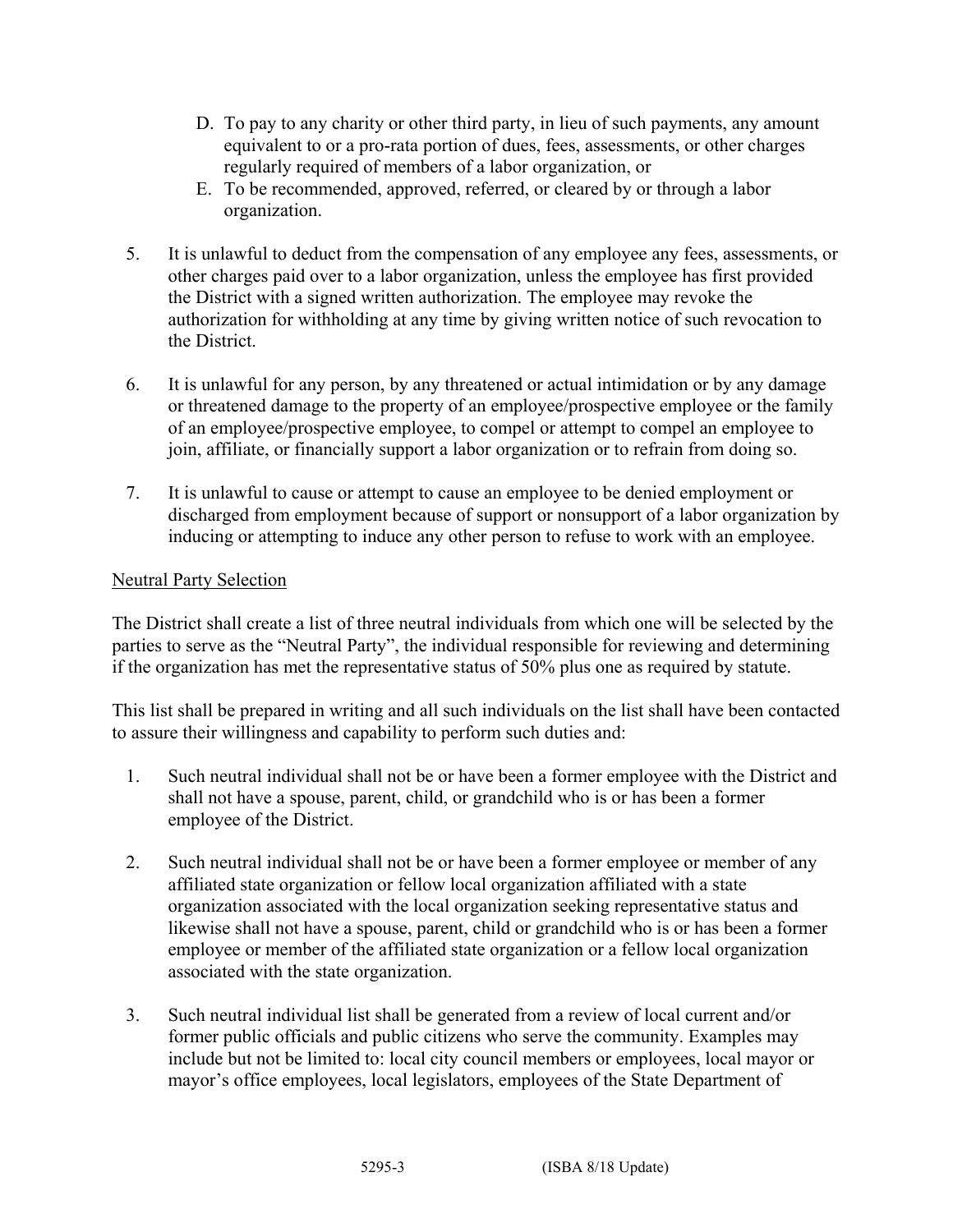Education, employees of the State Board of Education, local judges or county clerk's, officials or officers at a local banking institution, etc.

A meeting shall be held between a District representative(s) and representatives of the organization seeking to obtain Local Education Organization status. At such meeting, the written list of neutral individuals will be provided and discussed. If the parties cannot mutually agree to select one of the individuals from the list, the parties shall take alternative turns, each striking one individual from the list to leave a final selection, with the organization seeking to obtain representative status having the first option to strike a name. The final name left after each side has had the chance to strike one will serve as the Neutral Party responsible for determining if the organization has met the representative status of 50% plus one as required by statute.

Subsequent to selection of the neutral party, both the District and organization shall sign written notification of the selection and neither party shall have communications, directly or indirectly, with the neutral party, absent the consent and participation of the other party.

### Neutral Party Review

Jointly, the District and the organization shall provide the Neutral Party with the following information to ascertain representative status:

- 1. The District shall provide, in writing, to the Neutral Party, the list of professional employees on contract, excluding administrative personnel, prepared pursuant to step number 2, above.
- 2. The organization shall provide, in writing, to the Neutral Party, the current or no older than two years written authorization documentation, from each professional employee who has signed such, documenting authority to act as a representative for the purpose of negotiations.
- 3. The organization is not required to provide the current authorization documentation to the District or its administration, but may choose to do so if it so desires.
- 4. The District shall provide a copy of this policy as well as a copy of Section 33-1272, Idaho Code.

The neutral party shall then compare the list provided by the District and the current authorizations from the organization. Any authorizations that are older than two years shall not be counted in the establishment of representative status. Upon completion of the comparison, the neutral party shall prepare a written letter indicating the exact percentage of District Professional Employees, to the second decimal, that have provided written authorization to the organization to serve as a representative for negotiations purposes. This letter shall be notarized and jointly provided to the District and the organization seeking representation status for the purpose of negotiations.

Final Steps